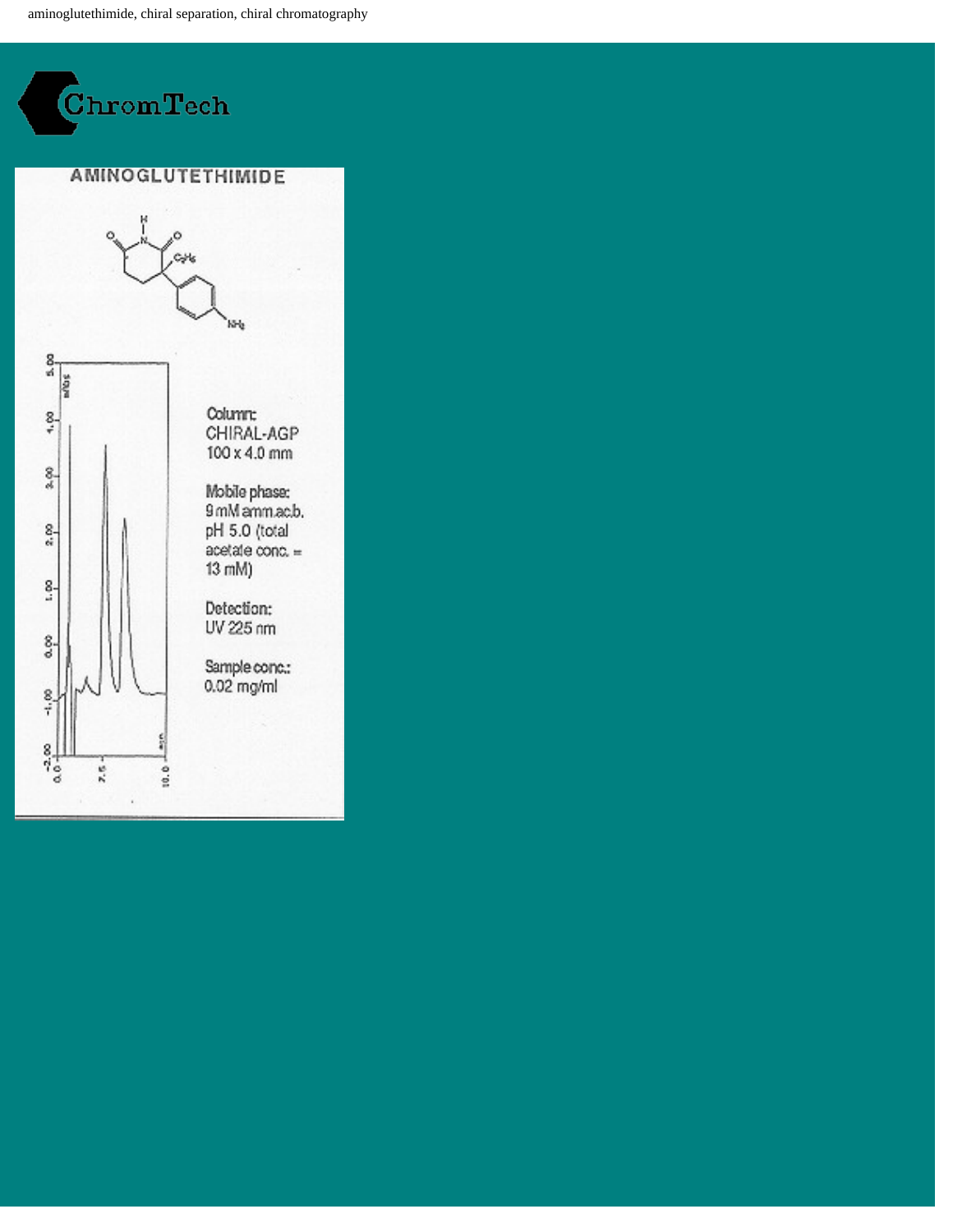5-(2-Aminopropyl)-2-methoxybenzene sulphonamide, chiral separation, chiral chromatography

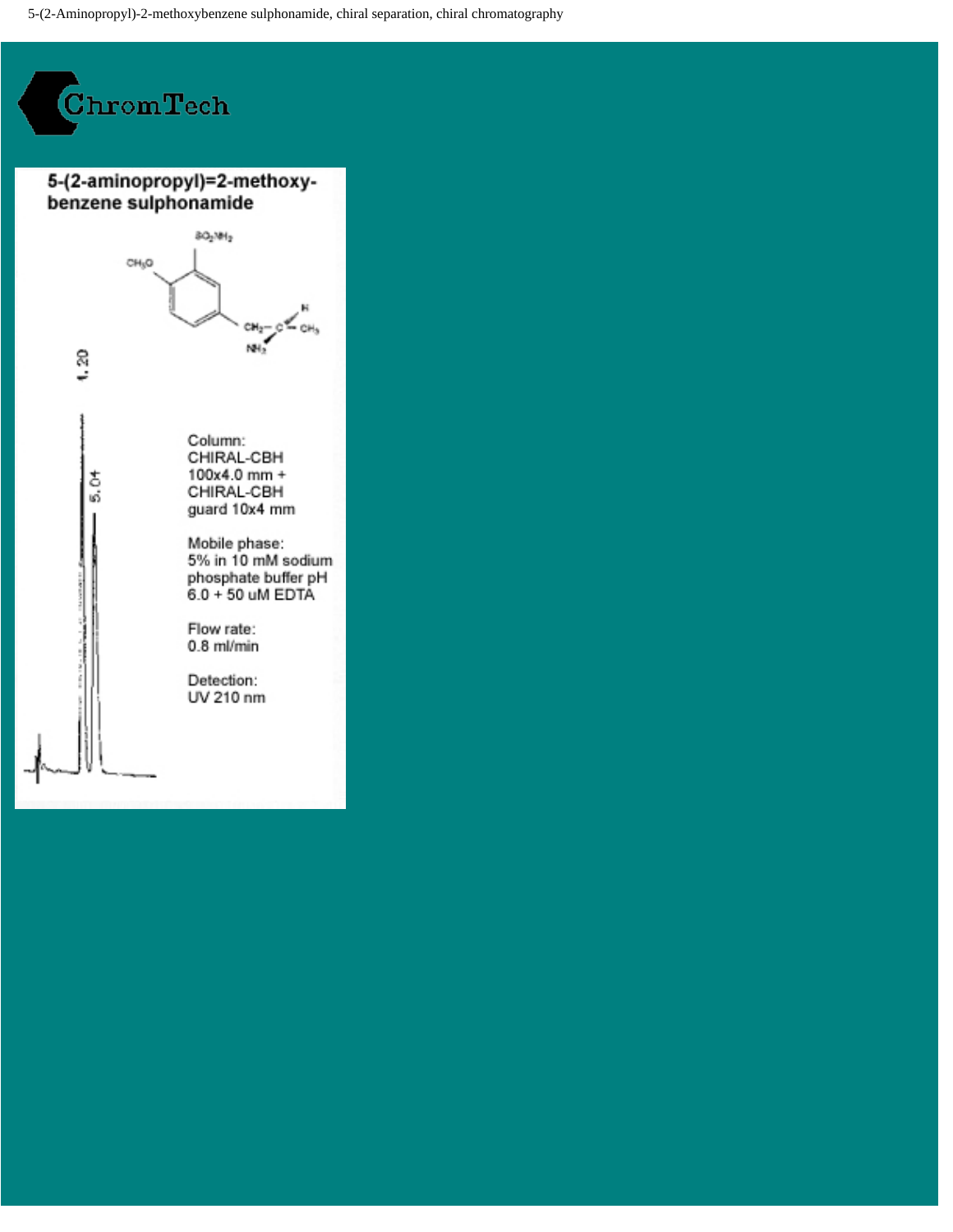amlodipine, chiral HPLC, chiral chromatography, chiral separation



Mobile phase: 1 % 1-propanol in 10 mM acetat buffer, pH 4.5 Temp.: 30 °C Column switching system

Reference [A154](http://chromtech.co.uk/refagp.htm#154.), amlodipin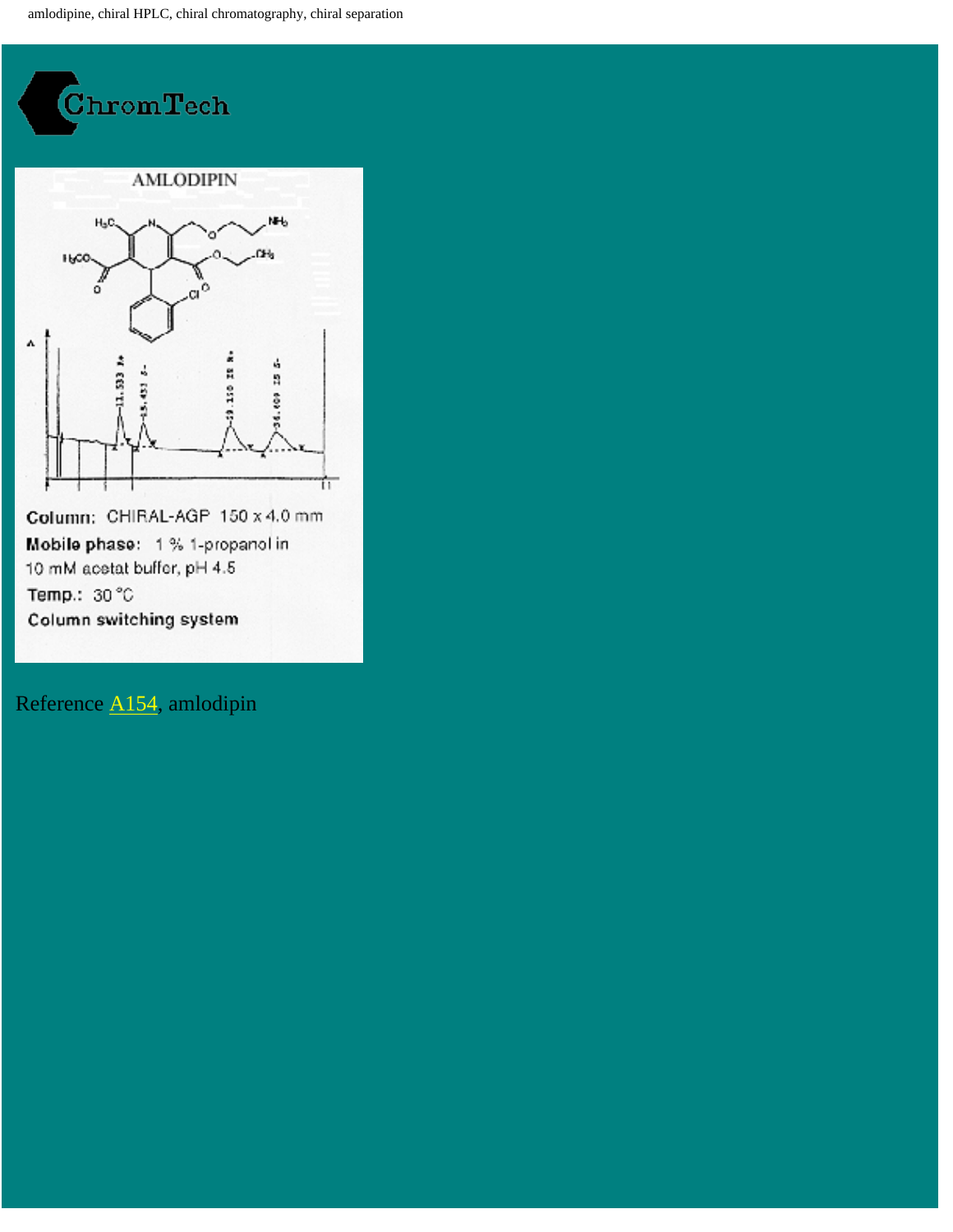amphetamine, chiral separation, chiral chromatography



 $3.73$ 

ŵ

### **AMPHETAMINE**



Column: CHIRAL-CBH  $100x2.0$  mm + CHIRAL-CBH guard 10x2 mm

Mobile phase: 6% acetonitrile in 10 mM ammonium acetate

Flow rate: 0.22 ml/min

Detection: UV 210 nm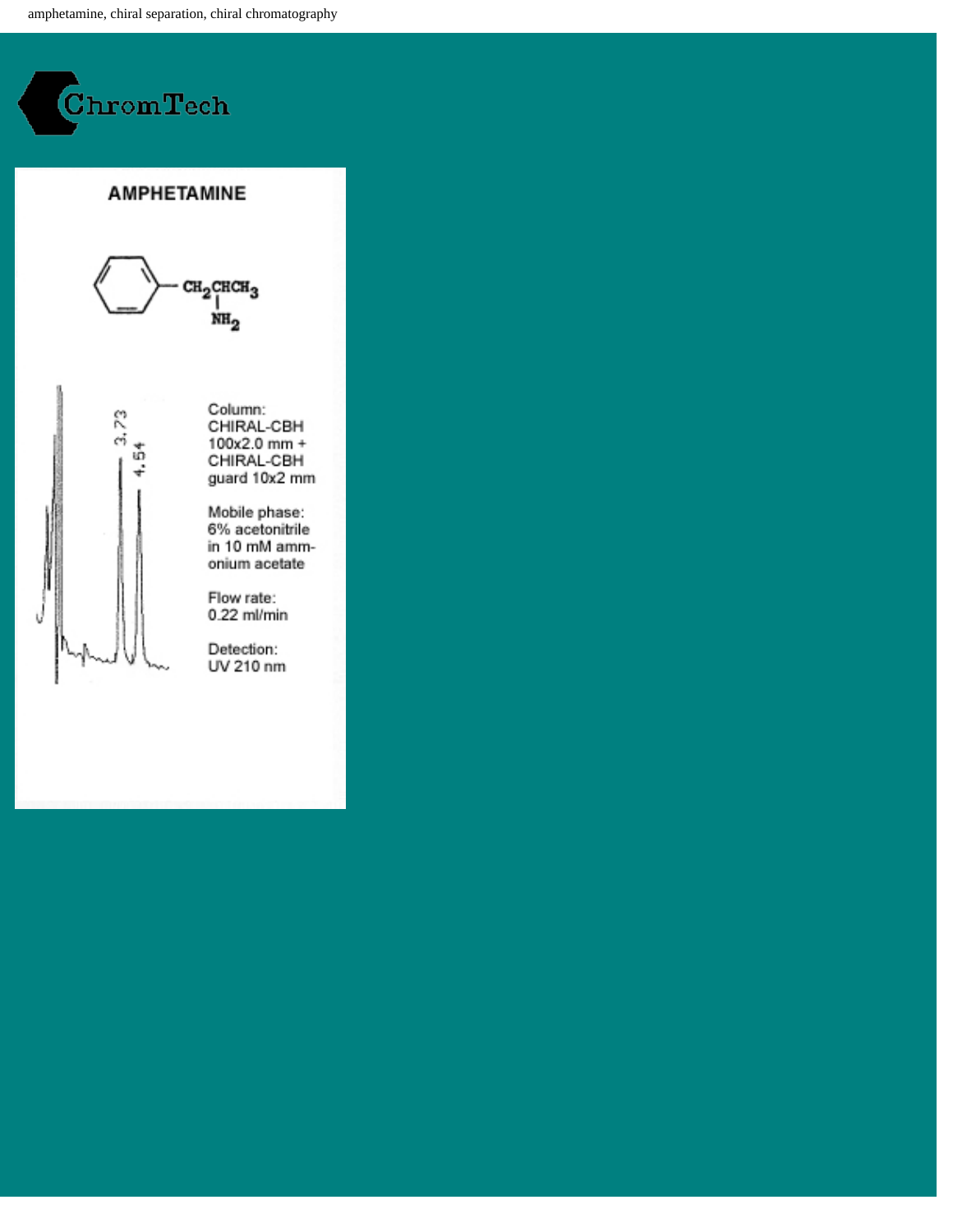amphetamine, chiral separation, chiral chromatography



5.71:1

8.43:2

**AMPHETAMINE** 



Column: CHIRAL-CBH  $100x4.0$  mm + CHIRAL-CBH guard 10x4 mm

Mobile phase: 5% in 10 mM sodium phosphate buffer pH 6.0 + 50 uM EDTA

Flow rate:  $0.8$  ml/min

Detection: UV 210 nm

### Reference: ChromTech application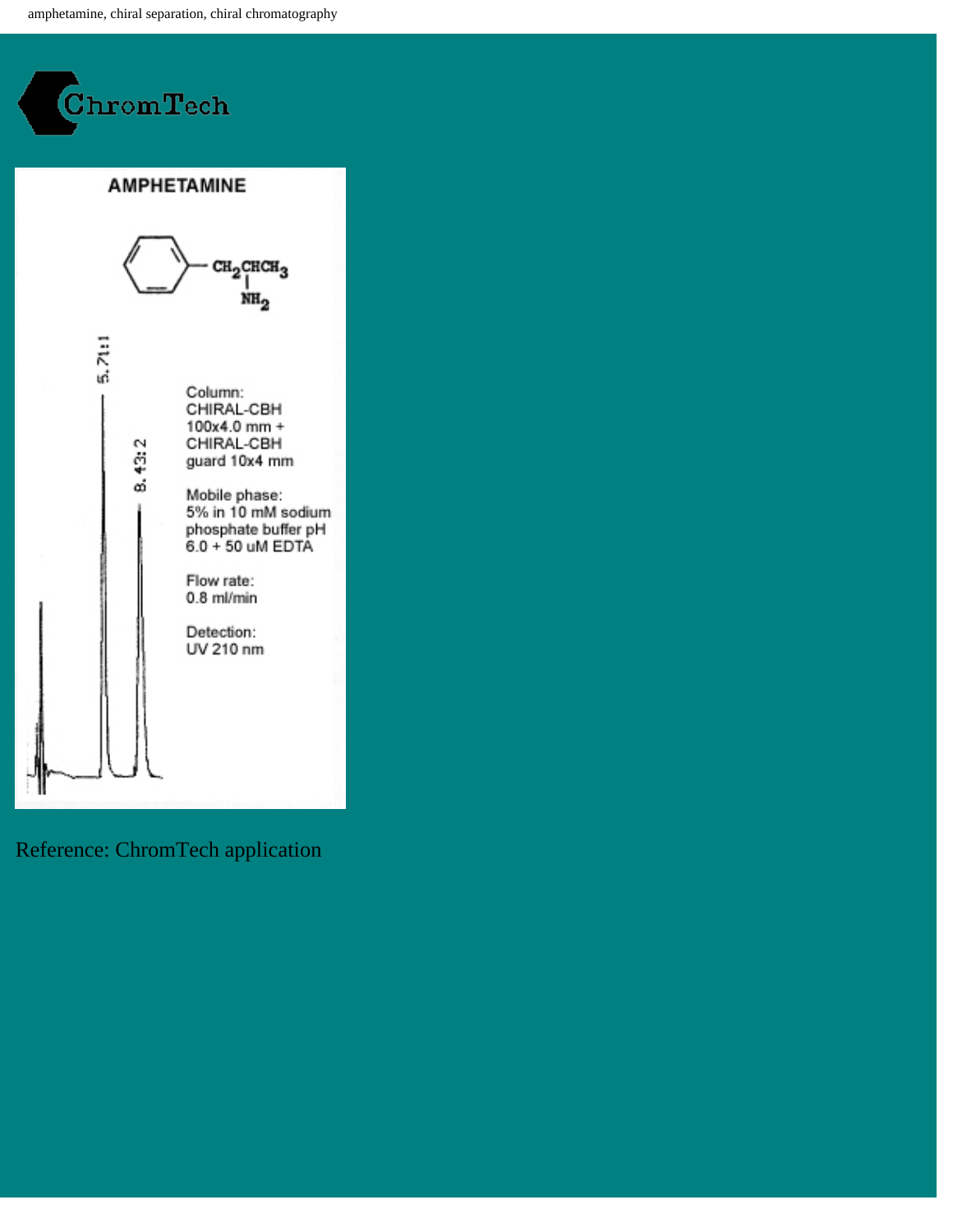cathinon, chiral HPLC, chiral separation, chiral chromatography



## Reference [C6,](http://chromtech.co.uk/refcbh.htm#6.) cathinone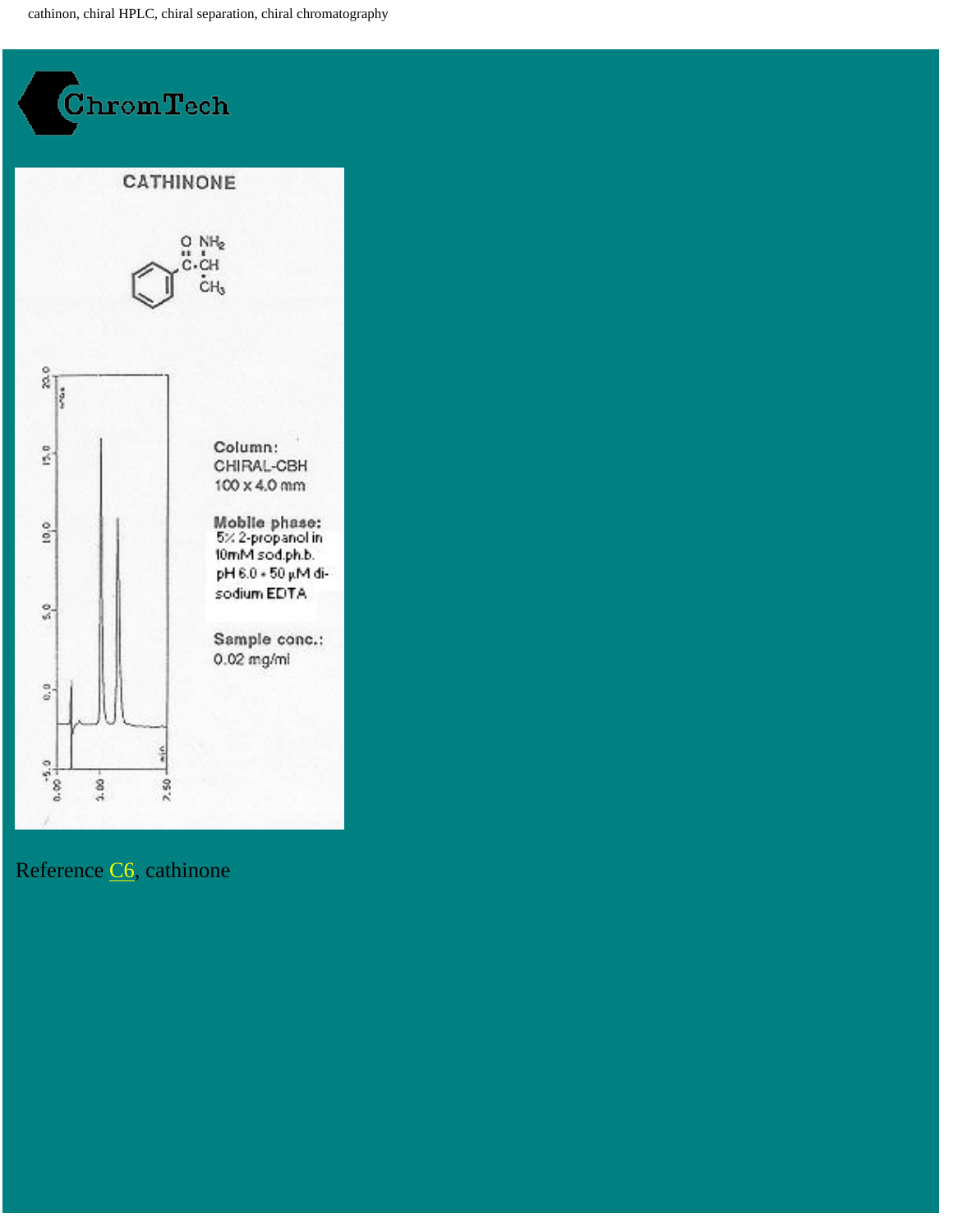didesmethyl sibutramine, chiral HPLC, chiral separation, chiral chromatography



# *Didesmethyl sibutramine*

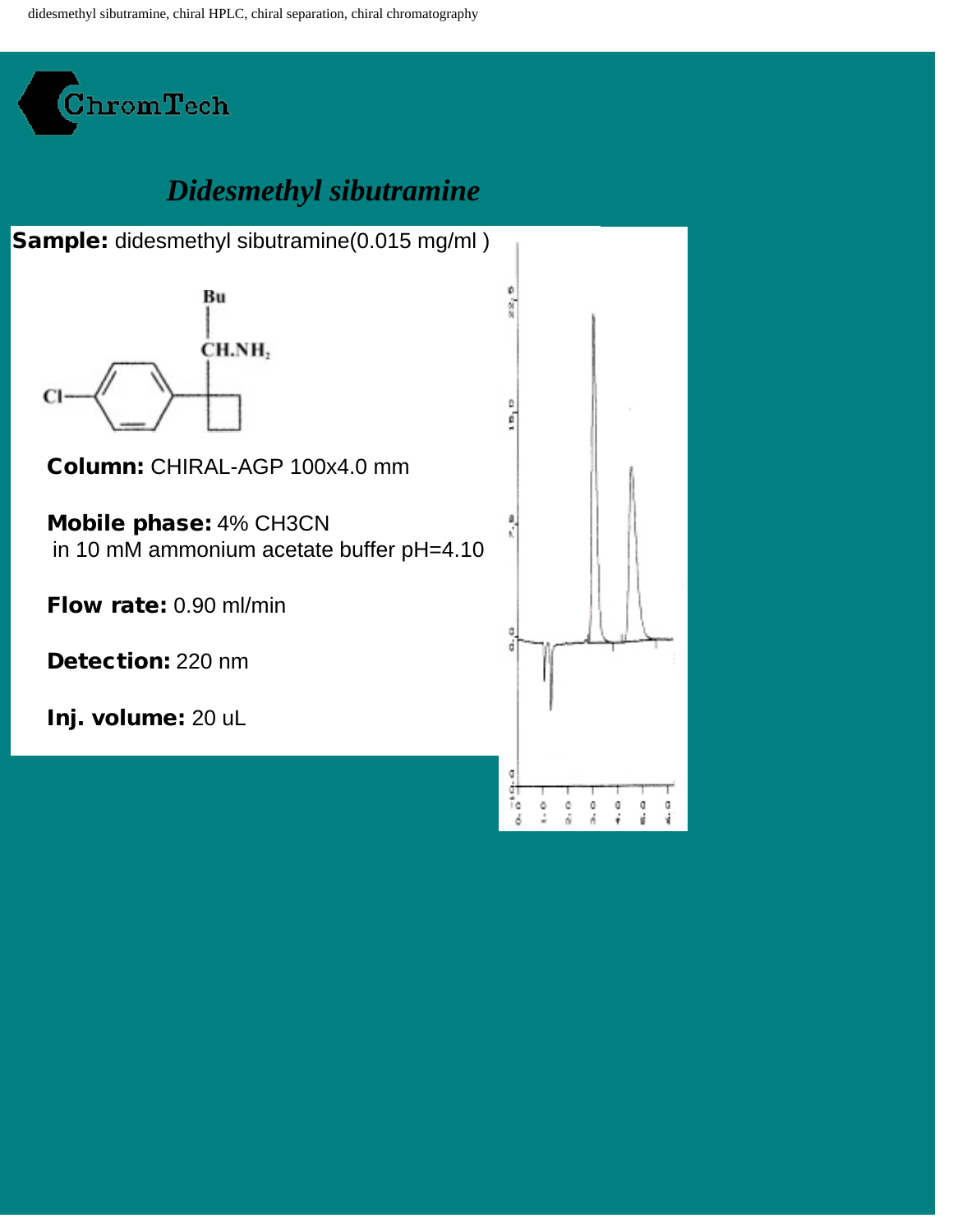

## **3,4-Methylenedioxyamphetamine (MDA)**



Sample: 3,4-Methylenedioxyamphetamine (MDA) in mobile phase

Column: CHIRAL-CBH 100x4.0 mm + CHIRAL-CBH 10x4.0 mm

Mobile phase: 5% acetonitrile in 10 mM ammonium acetate, 50 uM EDTA

Flow rate: 0.80 ml/min

Detection: 210 nm

Inj. volume: 20 uL

eference: ChromTech application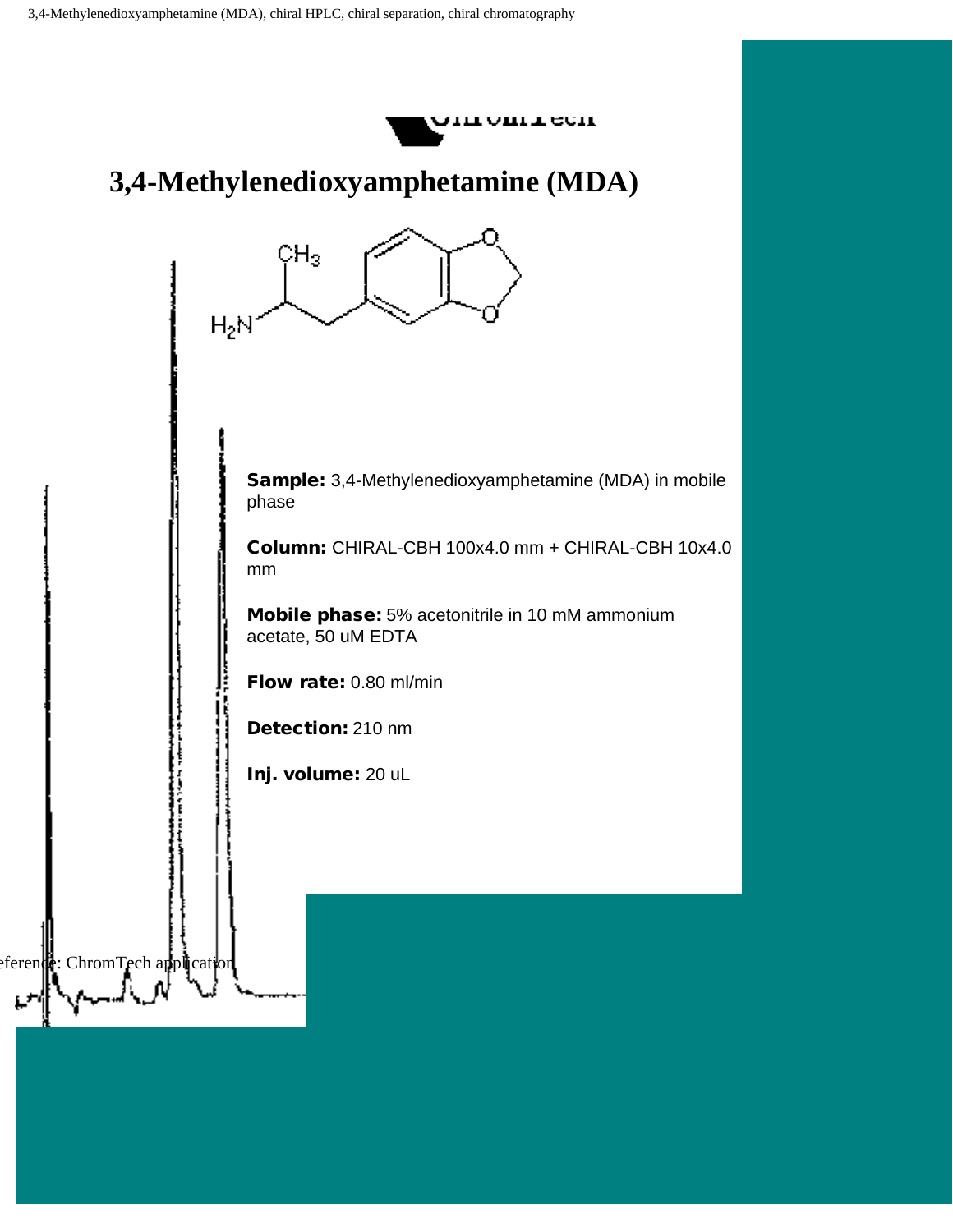1-(p-methoxyphenyl)-3-butylamine, chiral HPLC, chiral separation, chiral chromatography

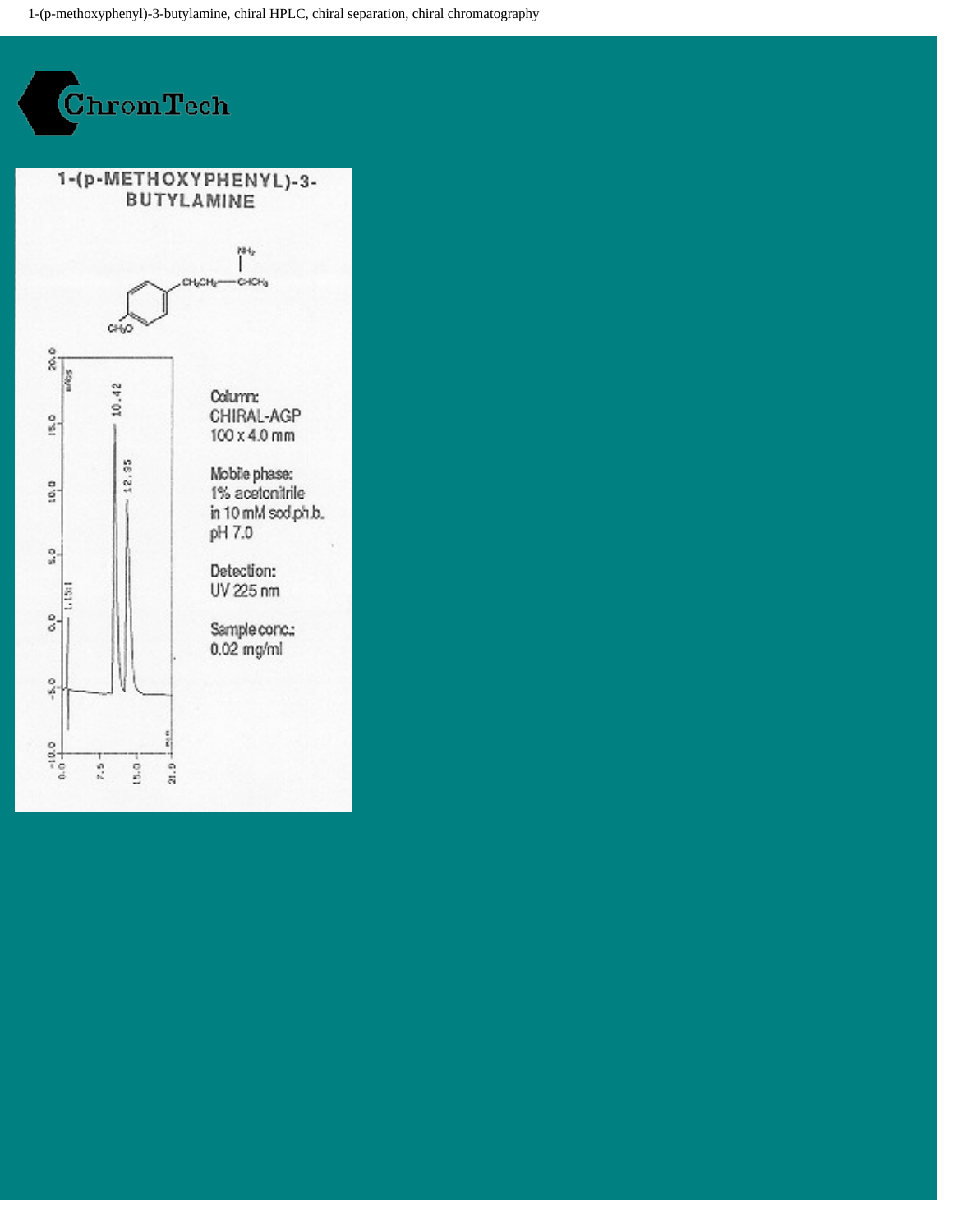midodrine, chiral HPLC, chiral separation, chiral chromatography



Reference [A176](http://chromtech.co.uk/refagp.htm#176.), [A213](http://chromtech.co.uk/refagp.htm#213.), midodrine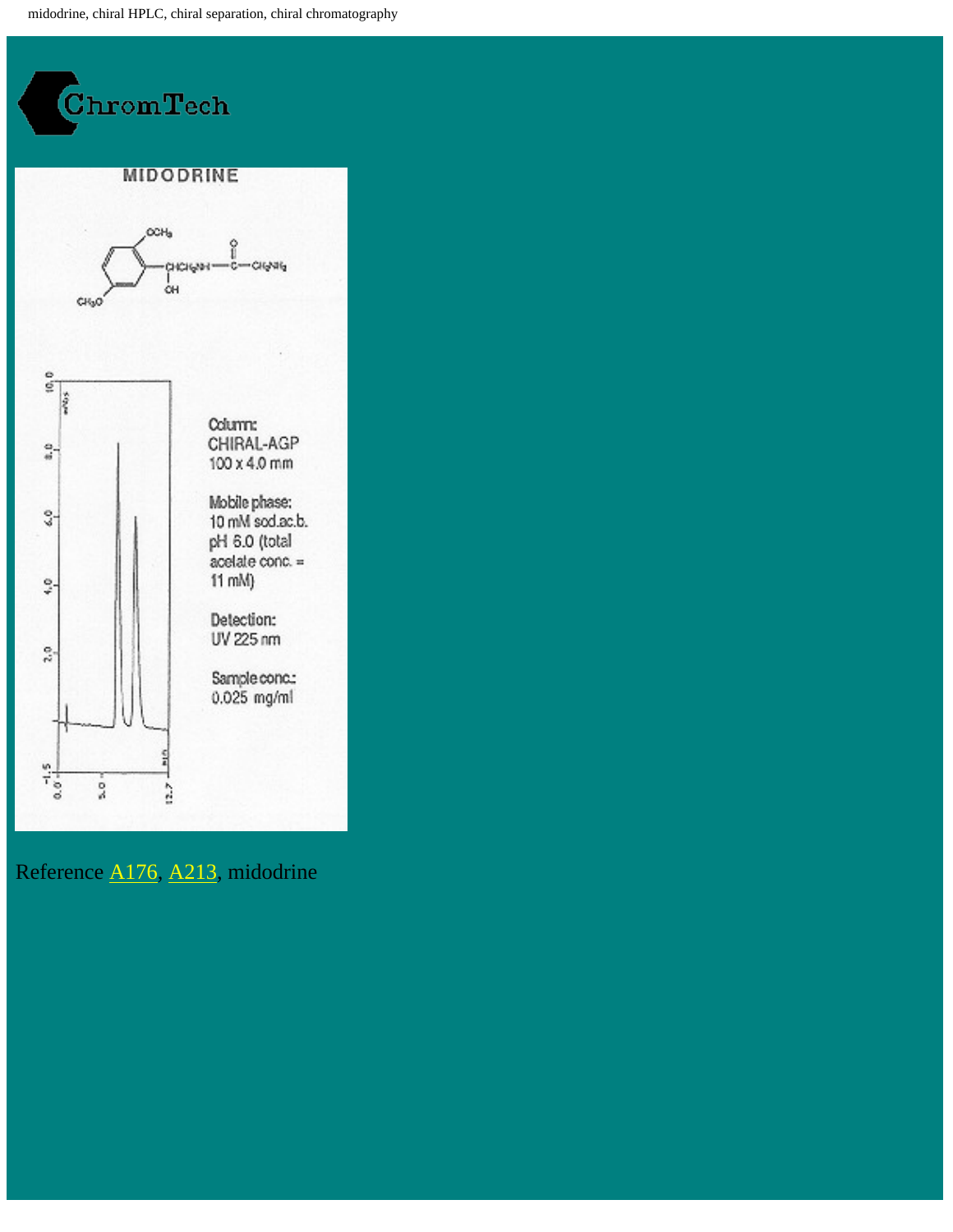1-(1-naphtyl)-ethylamine, chiral HPLC, chiral separation, chiral chromatography

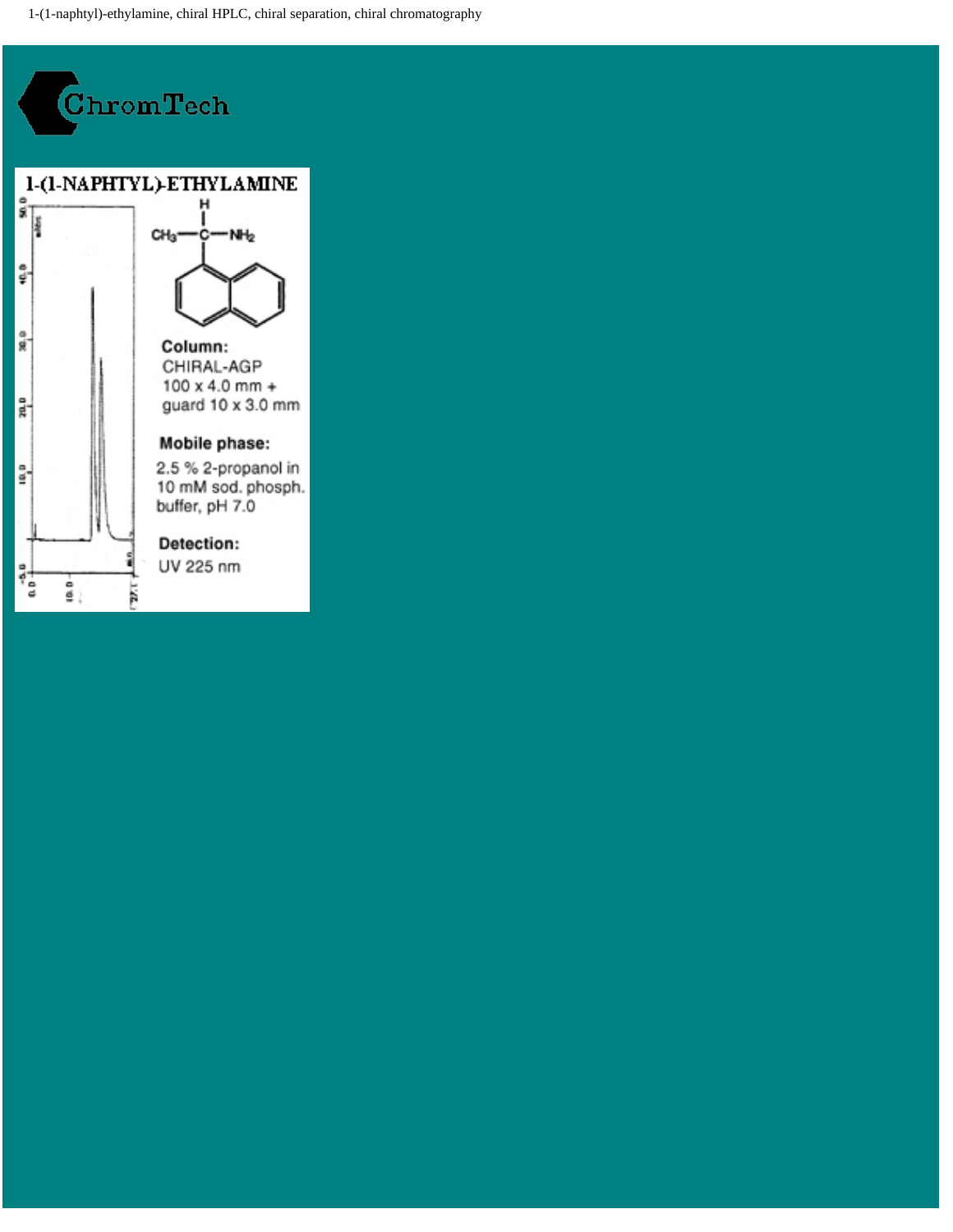norepinephrine, chiral HPLC, chiral separation, chiral chromatography

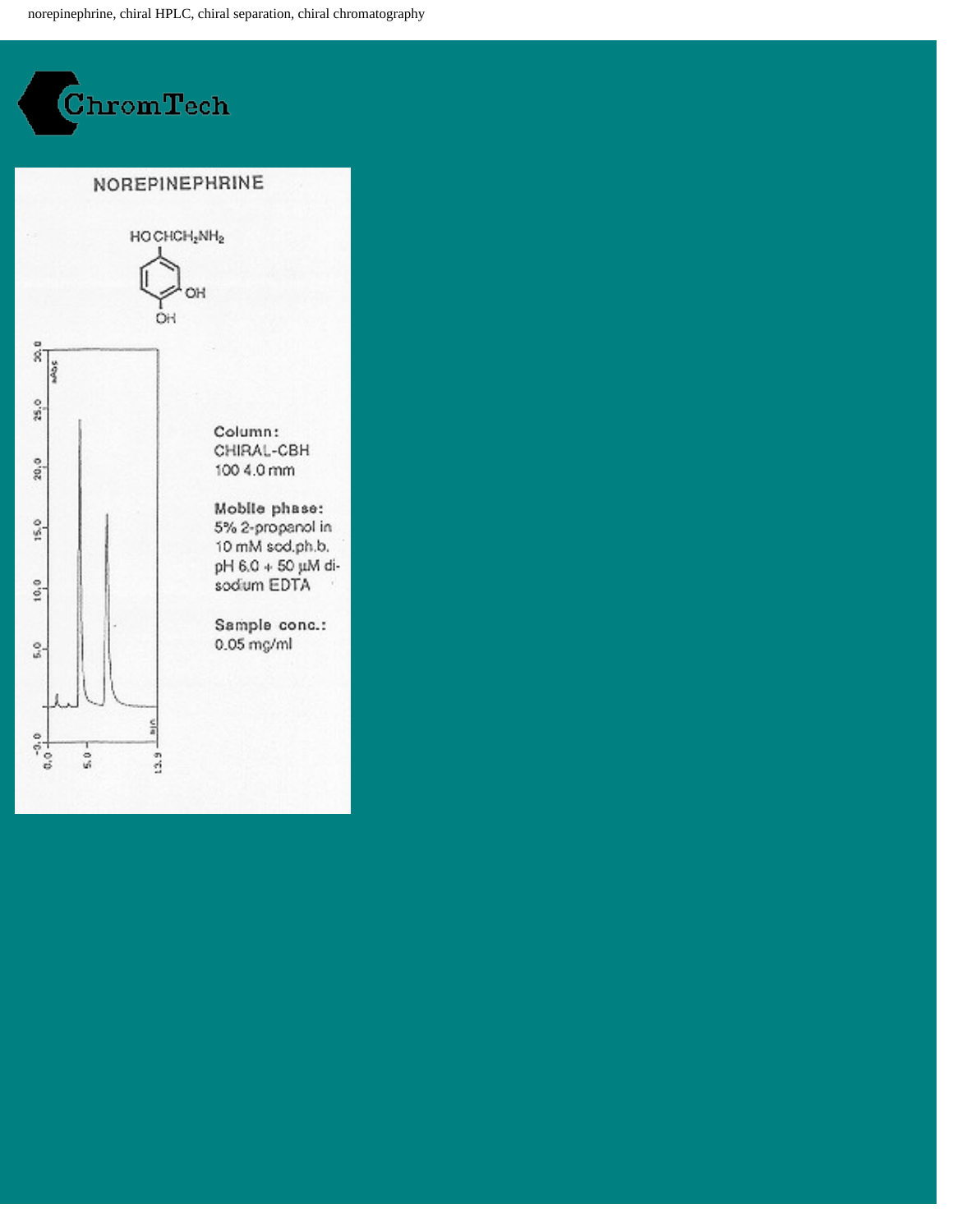normetanephrine, chiral HPLC, chiral separation, chiral chromatography



CHIRAL-CBH  $100 \times 4.0$  mm

Mobile phase: 5% 2-propanol in 10 mM sod.ph.b. -ib Mu 02 + 0.8 Hq sodium EDTA

Sample conc.:  $0.05$  mg/ml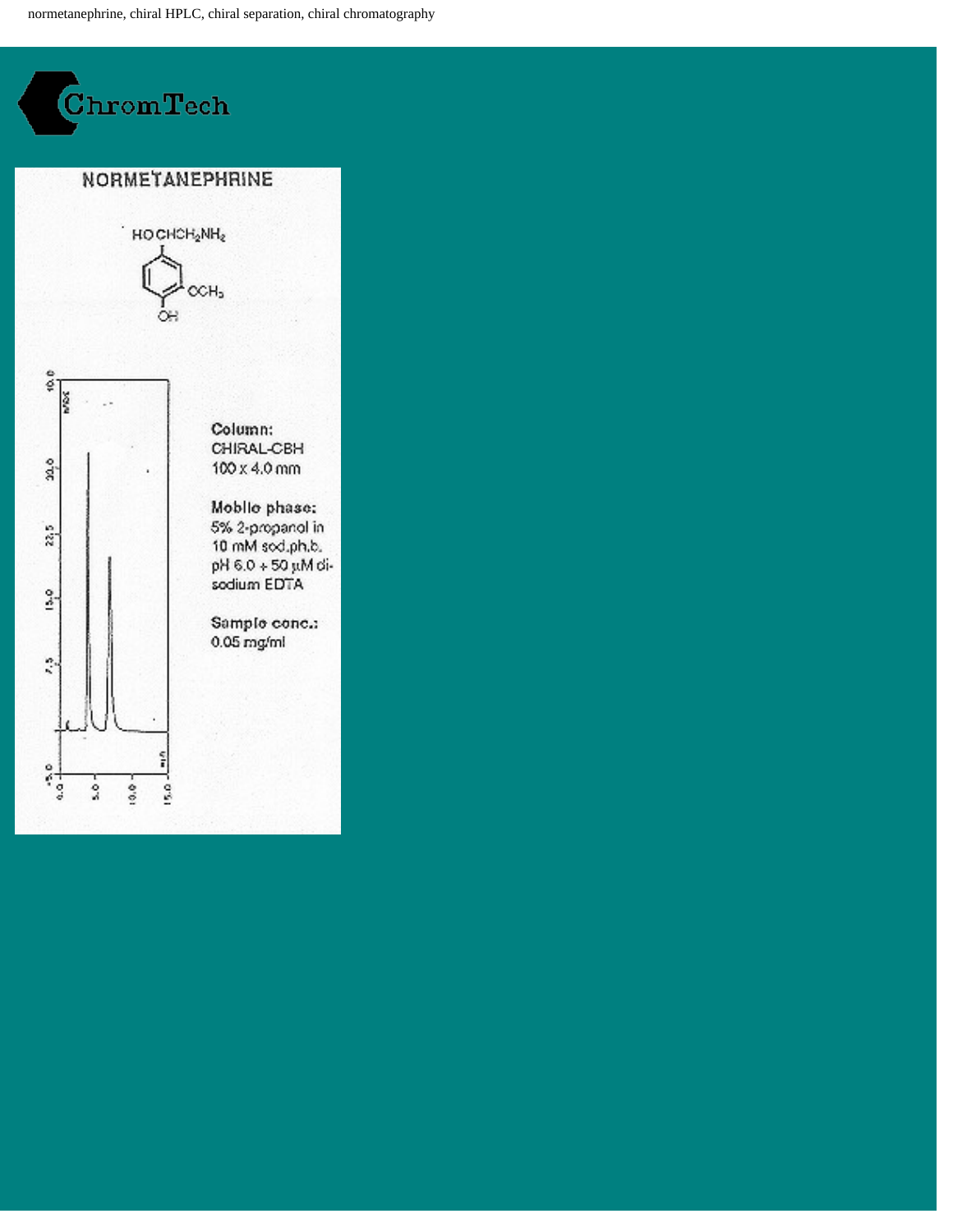octopamine, chiral HPLC, chiral separation, chiral chromatography



## Reference: [C14](http://chromtech.co.uk/refcbh.htm#14.), octopamine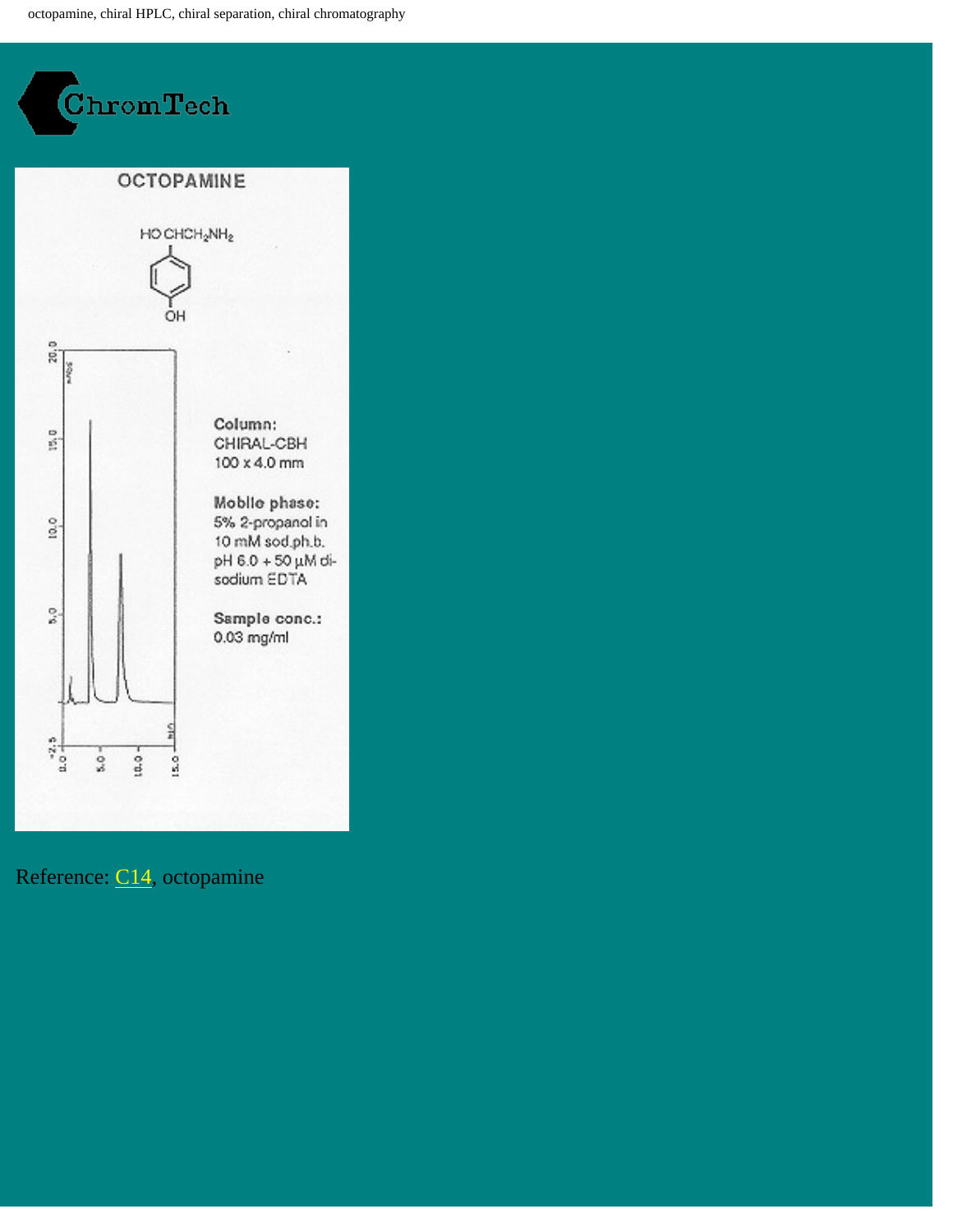chiral separation of the chiral drug octopamine



### Reference: [C14](http://chromtech.co.uk/refcbh.htm#14.), octopamine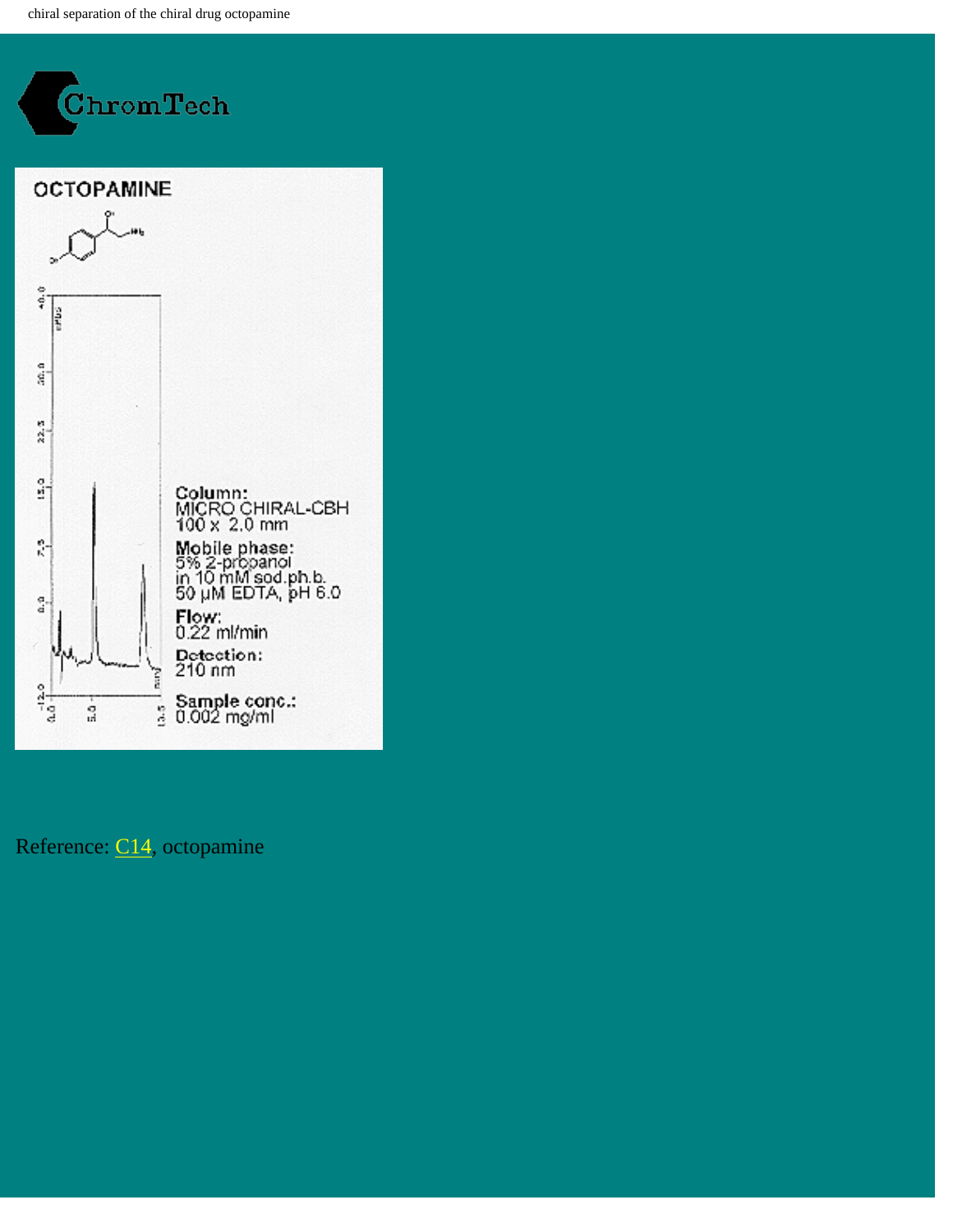phenylethanolamine, chiral HPLC, chiral separation, chiral chromatography